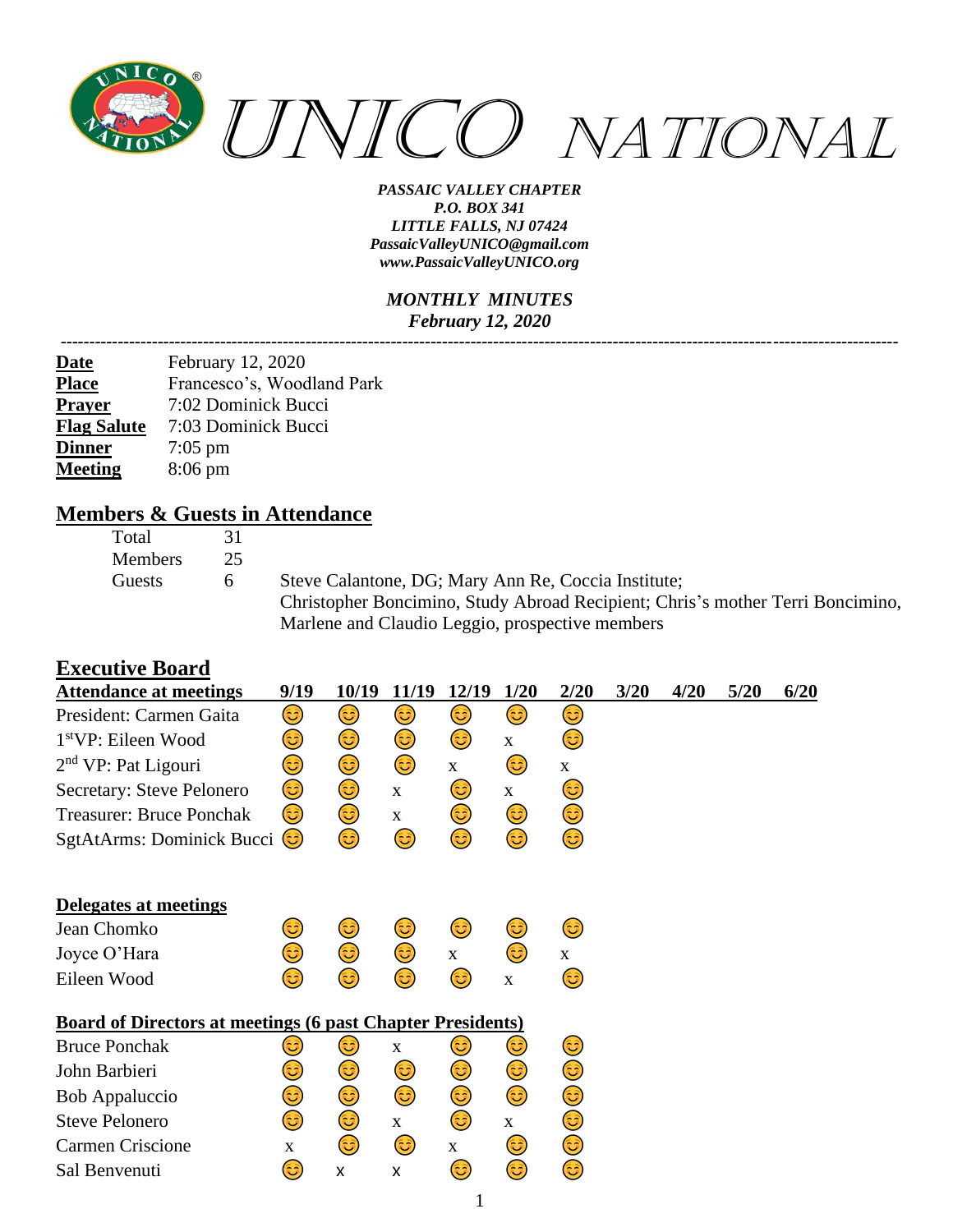

*MONTHLY MINUTES February 12, 2020*

*---------------------------------------------------------------------------------------------------------------------------------------------------*

| <b>Past Chapter Presidents in attendance at meetings</b> |             |       |       |             |      |      |      |      |      |      |
|----------------------------------------------------------|-------------|-------|-------|-------------|------|------|------|------|------|------|
|                                                          | 9/18        | 10/18 | 11/18 | 12/18       | 1/19 | 2/19 | 3/19 | 4/19 | 5/19 | 6/18 |
| Joe Agresti PNP                                          | ತಿ          | فأ    | 3     | فأ          | 3)   | 3    |      |      |      |      |
| <b>Bob Appaluccio</b>                                    | 3           | 3     | 6     | 3)          | 3)   | 3)   |      |      |      |      |
| John Barbieri                                            | 3           | 3     | 3     | 3)          | 3)   | 3)   |      |      |      |      |
| Sal Benvenuti                                            | 3           | X     | x     | 3           | 6    | 3)   |      |      |      |      |
| Carmen Criscione                                         | $\mathbf X$ | 3     | 3)    | $\mathbf X$ | 3    | 3    |      |      |      |      |
| John Morano                                              | 3           | 3)    | 3     | $\mathbf X$ | 3    | 3)   |      |      |      |      |
| <b>Steve Pelonero</b>                                    | 3           | 3     | X     | 3           | X    | 3    |      |      |      |      |
| <b>Bruce Ponchak</b>                                     | 63)         | 3     | X     | 3           | 3    | 3    |      |      |      |      |
| <b>Chuck Russo</b>                                       | 63)         | 3     | 3     | 3           | 6    | 3    |      |      |      |      |
| Angelo Verrone                                           | ಡಿ          | 63    | 3)    | 63          | 3)   | 3    |      |      |      |      |

# **Opening Remarks**

## • **President Carmen Gaita:**

- Carmen thanked Joe Benvenuti for chairing the Beefsteak
- Carmen noted that our chapter officers will me for our 2020-2021 budget on Wednesday March 4
- Carmen brought up that we have in our current budget a line item of \$500 for the ad page for the 2020 convention in honor of Steve Pelonero who will be sworn in as National President in July
- **1 st VP Eileen Wood:**
	- Eileen thanked everyone for their birthday wishes. Eileen also noted that she will stay on and run for chapter president from her current position as  $1<sup>st</sup> VP$  for the year 2020-2021
- **2 nd VP Patrick Ligouri:**
	- Patrick was not present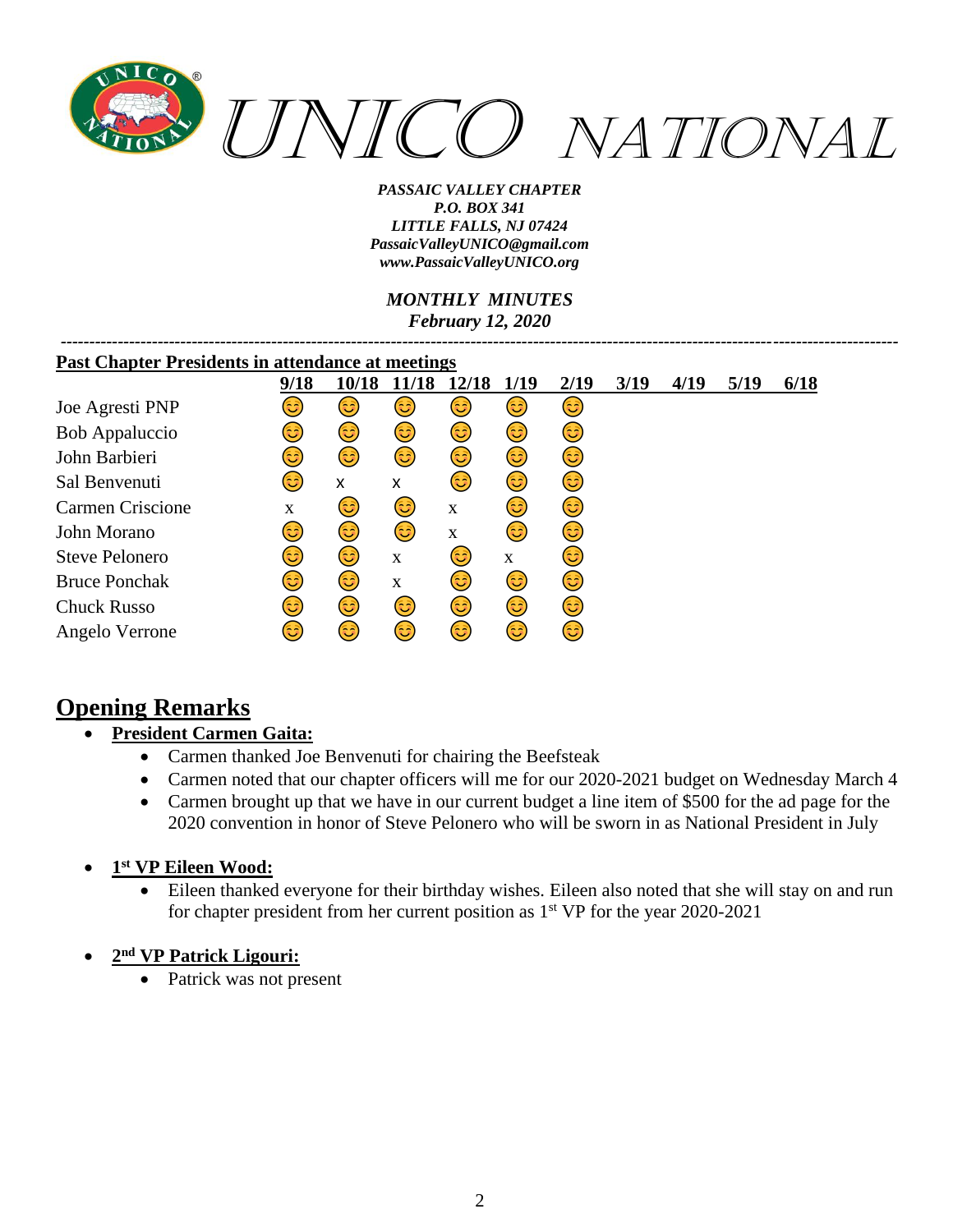

*MONTHLY MINUTES February 12, 2020 ---------------------------------------------------------------------------------------------------------------------------------------------------*

### **Secretary Minutes**

Secretary: Steve Pelonero

Steve reported that the minutes were emailed to all of the chapter members as well as the National Office for their records. A few were also printed and placed on the tables at this meeting. He also noted that they are on our chapter website

- Motion to accept
	- 1<sup>st</sup> Joe Agresti
	- $2^{nd}$ Eileen Wood
	- All were in favor

## **Treasurer Report**

Treasurer: Bruce Ponchak

Bruce reported that the minutes were emailed to all of the chapter members and that a few were printed and placed on the tables

- Motion to accept
	- 1<sup>st</sup> Joe Agresti
	- $2<sub>nd</sub>$ Joe Benvenuti
	- All were in favor

# **Bills and Communications**

- A thank you was received from Eileen Barone who recently had surgery
- Our chapter Insurance Bill was given to Bruce (treasurer) with the OK to pay it
- A letter to sponsor the Special Olympics was received. A motion to donate was made by tony Orlando with a 2<sup>nd</sup> made by Carmen Criscione. All were in favor.
- A letter was received to take an ad journal page out for the  $70<sup>th</sup>$  Anniversary of the Passaic-Clifton Chapter for \$150.00. Joe Agresti noted that Passaic-Clifton UNICO sponsored our chapter when we were chartered in 1972 as Little Falls UNICO. Joe Agtesti made the motion and Steve Pelonero 2<sup>nd</sup>'d the motion. All were in favor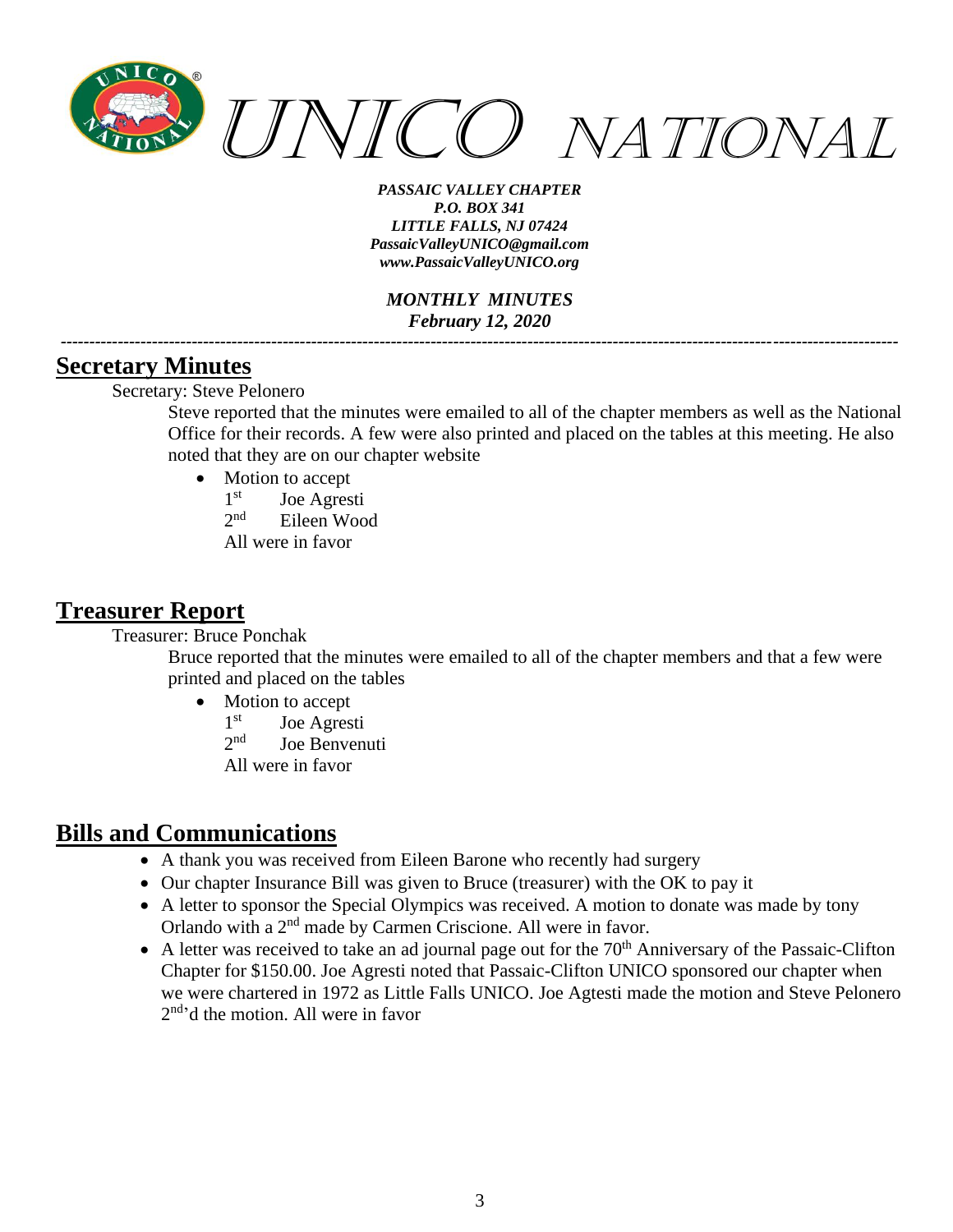

*MONTHLY MINUTES February 12, 2020 ---------------------------------------------------------------------------------------------------------------------------------------------------*

## **Fundraising Committees**

- **Beefsteak Dinner: Joe Benvenuti**
	- Joe reported that the beefsteak was a success with 166 people in attendance, considering that he hoped for at least 130 or more. Joe thanked the committee for their help. A profit was made of \$3217.00
- **Holiday Cheer: Bob Appaluccio**
	- Bob noted that there was no report to give other than he was thinking of possibly following up with a donation for another holiday
- **Overseas and Food Pantry: Roni Corrado**
	- Roni was absent but Evelyn Tosi reported that her grandson in currently in Texas, and ready to be with his wife when she delivers their baby. They he is off to Kuwait

#### • **Golf Outing: Joe Barone**

• Joe was absent but it was noted that our Annual Golf Outing is set for June 15, 2020

#### • **Community Service Day: Chuck Russo**

• Chuck reported that our Community Service will again be at ShopRite so that we can collect and donate the items to our local food pantries. Chapter members helping collect at the doors and delivering to the pantries make this a success. There will be a sign up sheet at the March meeting

## **Non Fundraising Committees**

- **Scholarship Dinner: Joe Agresti and Chuck Russo**
	- Chuck reported that the scholarship applications were passed out and that if anyone knew of a student outside of Little Falls that might be eligible to receive one to let him know
	- Chuck also noted that past chapter member, Anthony Nappi (deceased), that his granddaughter is now eligible, and that the committee would take into consideration her application
	- A tentative date of June 11 is set for our Scholarship dinner at the Barnyard in Totowa. More information when the details are finalized

### • **Good and Welfare: Sal Nocella**

Sal reported that all is well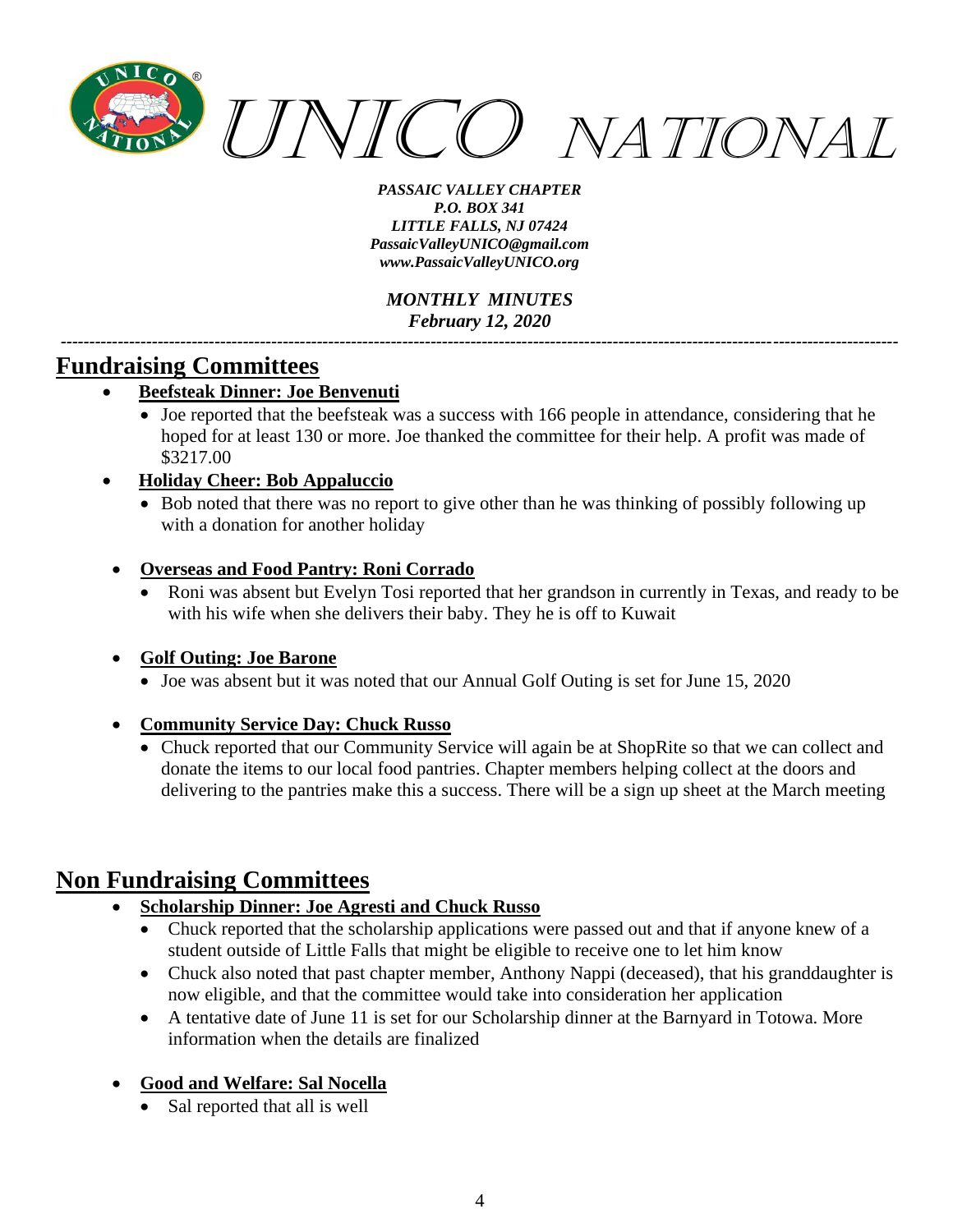

*MONTHLY MINUTES February 12, 2020*

*---------------------------------------------------------------------------------------------------------------------------------------------------*

#### • **Membership: John Barbieri**

- 55 members
- Average age is 70
- John Barbieri wished the 6 of our chapter members a Happy February Birthday
- Website is good

#### • **Newsletter: Steve Pelonero**

Steve reported that the newsletter is on our chapter website and a few copies were placed on the tables at this meeting

## **District and National Events**

- **UNICO NJ District IV Pasta Dinner**
	- Steve Calantone, our NJ District IV Governor was at the meeting to talk about this dinner. Steve C thanked Joe Agresti PNP for his help in organizing it. Approximately 280 people attended. 99% of all goods were donated and we made an approximate profit of \$7,000.
- **District News**
	- Joe Agresti PNP added on to Steve Calantones report noting that the money from the District IV Pasta Dinner in January will be going towards comping and getting gifts for our Special Need Friends at our December 2020 Christmas Dinner. There is a new venue for the December dinner and more information will follow when it gets closer to the date
	- District Governor Steve Calantone reported that the next NJ IV District Meeting will be hosted by the Passaic-Clifton Chapter. No set date or location has been set yet, but he did say that it might be at Mario's Restaurant in Clifton on March 18th

#### • **National News**

#### • **Convention**

Steve Pelonero reported that the convention theme will be our Italian heritage with the Ice Breaker suggested, but not mandatory attire, being our Italian colors of green, white, and red. Steve also noted that there will be a Friday night BBQ at one of the hotel pools. Steve also noted that National President Frank DeFrank will still run the general session meetings on Thursday, Friday and Saturday. Saturday at the end pof Frank's General Session is when Steve Pelonero gets sworn in as National President. Right after the swearing in Steve has his Board of Directors Meeting. Sal Benvenuti noted that if you were interested in attending the convention to book your rooms as soon as possible in case they sell out as was the case in Nashville. You have 3 days prior to cancel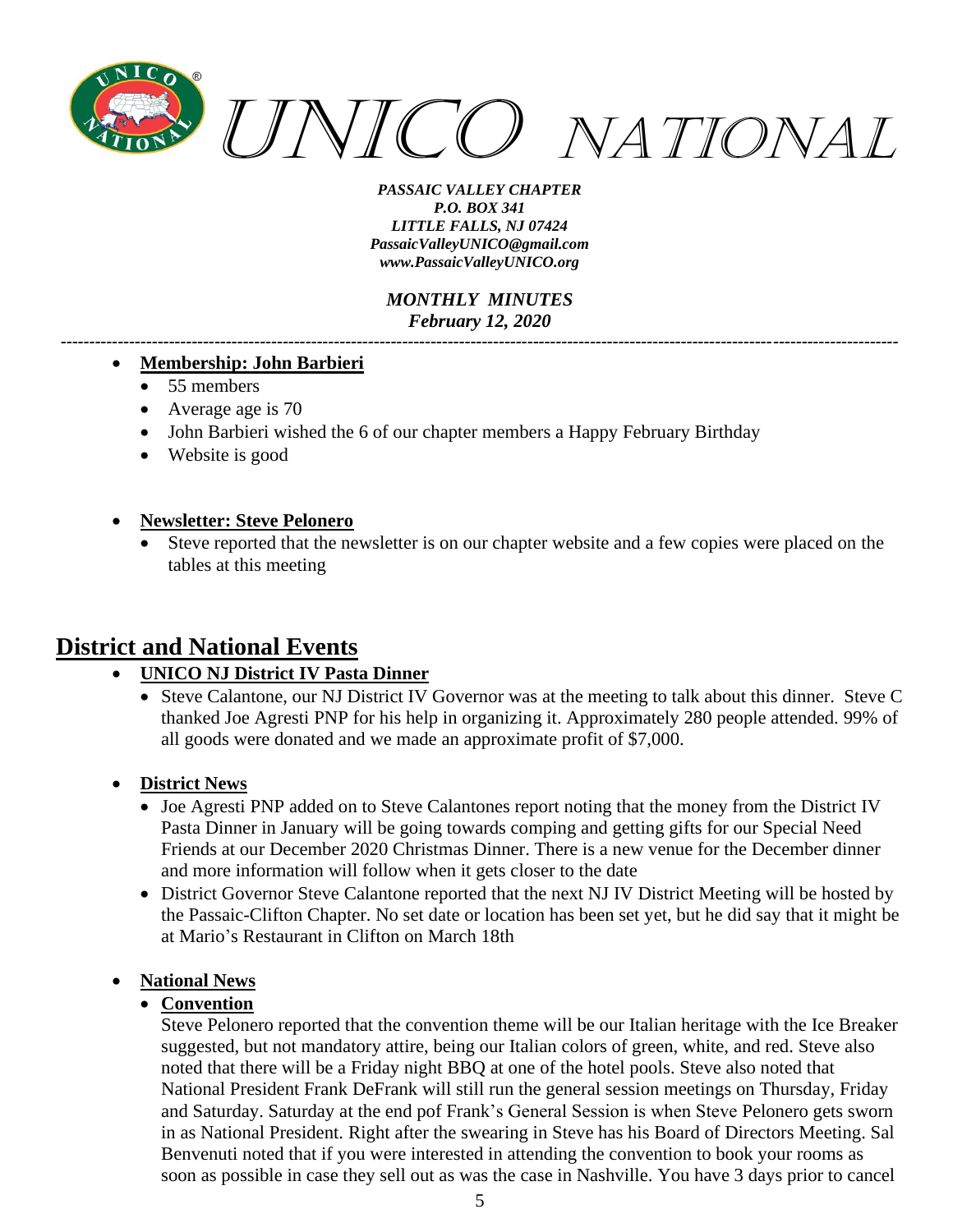

*MONTHLY MINUTES February 12, 2020*

*---------------------------------------------------------------------------------------------------------------------------------------------------*

#### • **Calendar**

Steve noted that at the Midyear Meeting in St. Petersburg FL is when the Heritage Calendar will come up as when the sponsors will be asked to step forward and support it. In our chapter budget is already a line item as Booster Sponsor of \$200.

#### • **National Family Hockey Night**

Sal Benvenuti, National Executive Director, reported that at the Tuesday night, February 11, Family Hockey Night at the Devils vs. Florida Panther game that approximately 100 people showed up

#### • **February 18 th Basking Ridge Charter Night**

Steve Pelonero reported that a new chapter will be chartered on Tuesday February 18. The Basking Ridge UNICO Chapter. Steve Pelonero, as secretary, already sent them a welcome toe our UNICO family letter via email

#### • **Midyear ~ March 19, 20, 21 ~ Thurs, Fri, Sat ~ St. Petersburg FL**

Sal Benvenuti reported that the room nights for the Midyear Board meeting are sold out. Sal also reported that this meeting is when chapters can submit amendment changes for a vote to pass them at the July convention

#### • **Foundation Raffle**

Steve Pelonero presented a Foundation Raffle Book that was also budgeted as a line item in the chapter budget. The book was given to Bruce (treasurer) for a check of \$100.00 for 6 tickets. The check and ticket stubs were given to Sal Benvenuti who would turn them in to the foundation. The winning ticket numbers would be drawn at the convention